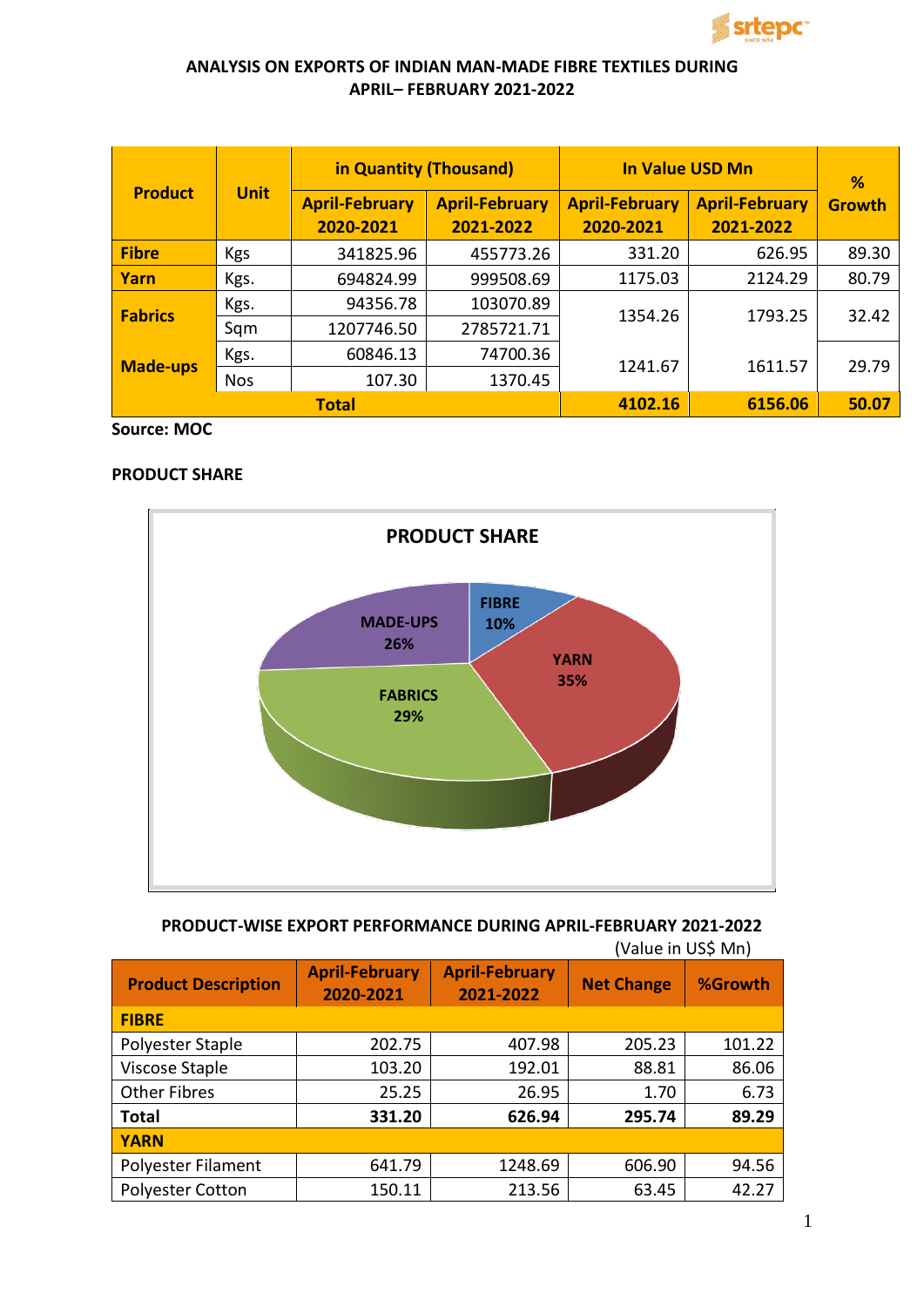

|                                              | <b>April-February</b> | <b>April-February</b> |                   |          |
|----------------------------------------------|-----------------------|-----------------------|-------------------|----------|
| <b>Product Description</b>                   | 2020-2021             | 2021-2022             | <b>Net Change</b> | %Growth  |
| Polyester Spun                               | 68.43                 | 141.49                | 73.06             | 106.77   |
| Polyester Viscose                            | 50.98                 | 135.84                | 84.86             | 166.46   |
| Viscose Spun                                 | 57.73                 | 101.72                | 43.99             | 76.20    |
| Nylon Filament                               | 21.34                 | 36.54                 | 15.20             | 71.23    |
| Acrylic Spun                                 | 18.14                 | 30.66                 | 12.52             | 69.02    |
| Viscose Filament                             | 21.70                 | 30.44                 | 8.74              | 40.28    |
| <b>Acrylic Spun</b>                          | 10.52                 | 12.14                 | 1.62              | 15.40    |
| <b>Viscose Cotton</b>                        | 5.05                  | 10.92                 | 5.87              | 116.24   |
| Other Yarns                                  | 129.24                | 162.29                | 33.05             | 25.57    |
| <b>Total</b>                                 | 1175.03               | 2124.29               | 949.26            | 80.79    |
| <b>FABRICS (Woven + non-woven + knitted)</b> |                       |                       |                   |          |
| Synthetic Filament                           | 515.81                | 539.94                | 24.13             | 4.68     |
| Polyester Filament                           | 235.02                | 407.70                | 172.68            | 73.47    |
| Polyester Viscose                            | 181.53                | 225.59                | 44.06             | 24.27    |
| Polyester Blended                            | 47.36                 | 46.09                 | $-1.27$           | $-2.68$  |
| Viscose Spun                                 | 22.89                 | 41.15                 | 18.26             | 79.77    |
| Polyester Cotton                             | 50.11                 | 39.85                 | $-10.26$          | $-20.47$ |
| Polyester Spun                               | 13.77                 | 31.25                 | 17.48             | 126.94   |
| Nylon Filament                               | 25.14                 | 28.31                 | 3.17              | 12.61    |
| Polyester Wool                               | 17.01                 | 24.34                 | 7.33              | 43.09    |
| Viscose Blended                              | 15.66                 | 24.15                 | 8.49              | 54.21    |
| <b>Other Fabrics</b>                         | 230.35                | 384.95                | 154.60            | 67.12    |
| <b>Total</b>                                 | 1354.65               | 1793.32               | 438.67            | 32.38    |
| <b>MADE-UPS</b>                              |                       |                       |                   |          |
| <b>Bulk Containers</b>                       | 630.70                | 915.08                | 284.38            | 45.09    |
| Shawls/Scarves                               | 78.21                 | 83.96                 | 5.75              | 7.35     |
| <b>Fishing Net</b>                           | 63.26                 | 60.66                 | $-2.60$           | $-4.11$  |
| Muffler                                      | 55.98                 | 58.49                 | 2.51              | 4.48     |
| Blanket                                      | 22.42                 | 45.55                 | 23.13             | 103.17   |
| <b>Motifs</b>                                | 63.31                 | 45.12                 | $-18.19$          | $-28.73$ |
| <b>Furnishing Articles</b>                   | 19.27                 | 42.27                 | 23.00             | 119.36   |
| <b>Bed Linen</b>                             | 17.95                 | 28.11                 | 10.16             | 56.60    |
| Rope                                         | 18.54                 | 27.11                 | 8.57              | 46.22    |
| Sacks and Bags                               | 15.01                 | 21.77                 | 6.76              | 45.04    |
| Other made-ups                               | 257.02                | 283.45                | 26.43             | 10.28    |
| <b>Total</b>                                 | 1241.67               | 1611.57               | 369.90            | 29.79    |

\*Flexible Intermediate Bulk Container (HS Code 63053200)/big bag/bulk bag or Super Sack is a standardized [container](http://en.wikipedia.org/wiki/Shipping_container) in large dimensions for storing and transporting dry, flow able products, for example [sand,](http://en.wikipedia.org/wiki/Sand) [fertilizers](http://en.wikipedia.org/wiki/Fertilizer), and [granules](http://en.wikipedia.org/wiki/Granules) of M[, plastics,](http://en.wikipedia.org/wiki/Plastics) most often made of thick [woven](http://en.wikipedia.org/wiki/Woven) [polyethylene](http://en.wikipedia.org/wiki/Polyethylene) or [polypropylene,](http://en.wikipedia.org/wiki/Polypropylene) either coated or uncoated. \*\* Other Made-ups include Tents, Sails, Rags, Embroidery (without visible ground) & Accessories.

Synthetic Filament: HS Codes 54077200, 54072090, 56031200, 54077400, 54079400, 54079200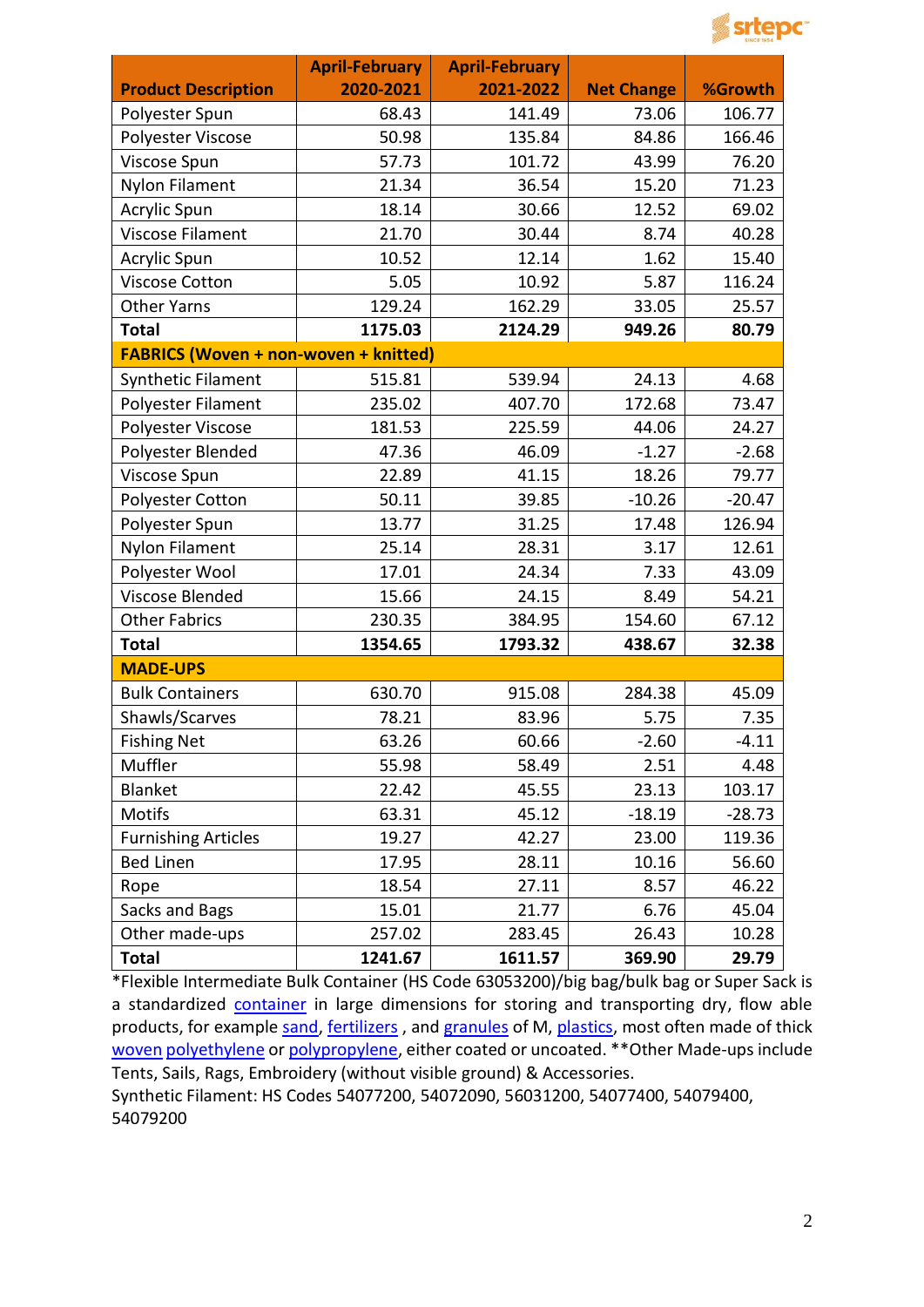**Srtepc** 



#### **LEADING MARKETS FOR INDIAN MMF TEXTILES**

|                   | Value in US\$ Mn      |                       |                    |          |
|-------------------|-----------------------|-----------------------|--------------------|----------|
| <b>Country</b>    | <b>April-February</b> | <b>April-February</b> | <b>Net Changes</b> | % Growth |
|                   | 2020-2021             | 2021-2022             |                    |          |
| <b>USA</b>        | 589.19                | 885.94                | 296.75             | 50.37    |
| <b>TURKEY</b>     | 284.87                | 592.82                | 307.95             | 108.10   |
| <b>BANGLADESH</b> | 231.38                | 391.51                | 160.13             | 69.21    |
| <b>UAE</b>        | 264.42                | 347.69                | 83.27              | 31.49    |
| <b>BRAZIL</b>     | 158.44                | 277.44                | 119.00             | 75.11    |
| <b>EGYPT</b>      | 111.75                | 238.31                | 126.56             | 113.25   |
| <b>SRI LANKA</b>  | 143.44                | 227.07                | 83.63              | 58.30    |
| <b>ITALY</b>      | 100.75                | 156.80                | 56.05              | 55.63    |
| <b>GERMANY</b>    | 112.33                | 151.17                | 38.84              | 34.58    |
| <b>BELGIUM</b>    | 78.13                 | 137.91                | 59.78              | 76.51    |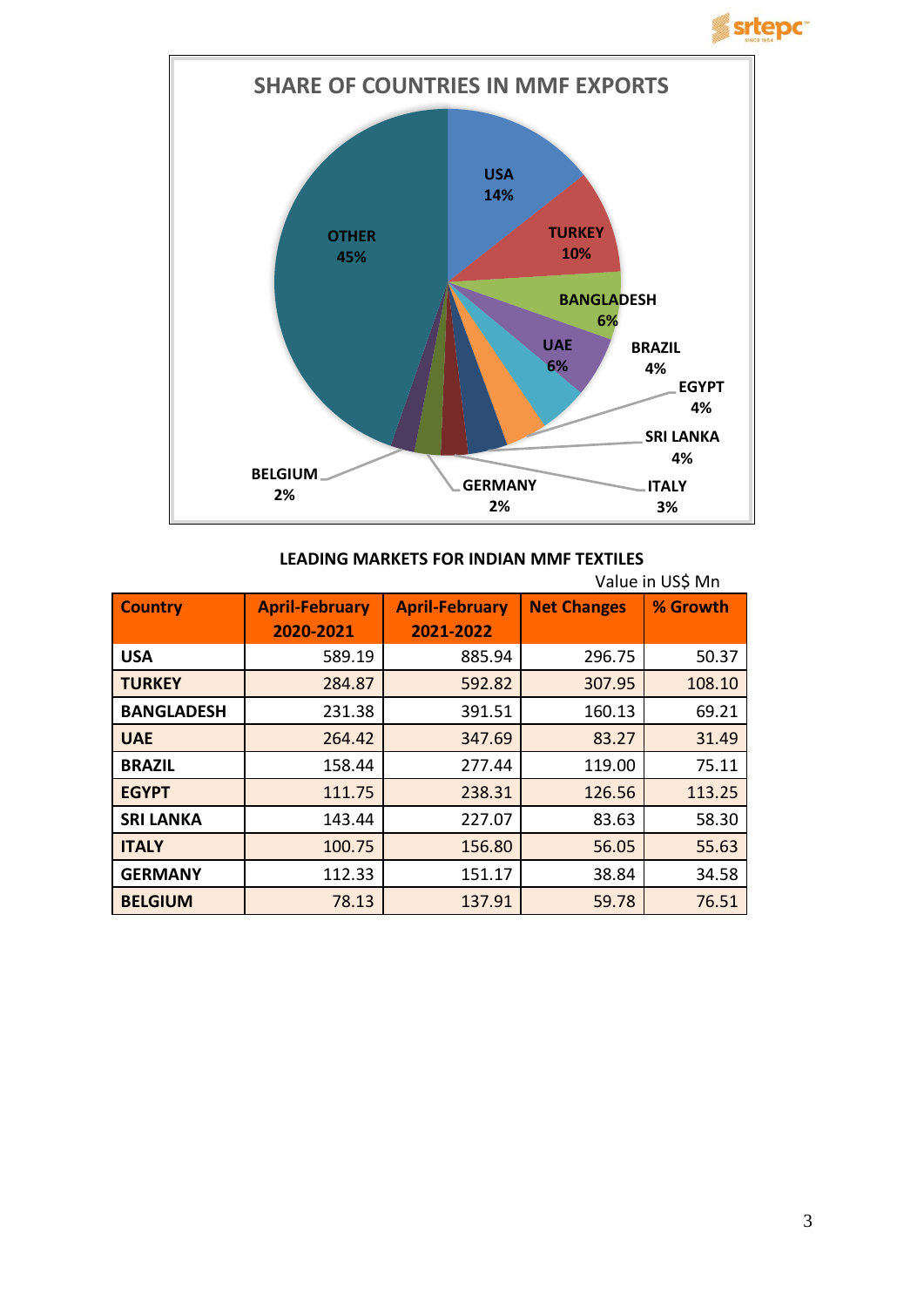

## **MAJOR MARKETS FOR MMF**

|                   | Value in US\$ Mn                   |                                    |                    |          |
|-------------------|------------------------------------|------------------------------------|--------------------|----------|
| <b>Country</b>    | <b>April-February</b><br>2020-2021 | <b>April-February</b><br>2021-2022 | <b>Net Changes</b> | % Growth |
| <b>TURKEY</b>     | 53.34                              | 107.99                             | 54.65              | 102.46   |
| <b>GERMANY</b>    | 77.22                              | 100.50                             | 23.28              | 30.15    |
| <b>USA</b>        | 40.63                              | 99.78                              | 59.15              | 145.58   |
| <b>BANGLADESH</b> | 44.07                              | 49.52                              | 5.45               | 12.37    |
| <b>BELGIUM</b>    | 13.07                              | 22.21                              | 9.14               | 69.93    |
| <b>EGYPT</b>      | 10.40                              | 20.47                              | 10.07              | 96.83    |
| <b>BRAZIL</b>     | 7.76                               | 19.84                              | 12.08              | 155.67   |
| <b>UAE</b>        | 3.27                               | 12.39                              | 9.12               | 278.90   |
| <b>ITALY</b>      | 8.00                               | 12.13                              | 4.13               | 51.63    |
| <b>SRI LANKA</b>  | 0.47                               | 0.11                               | $-0.36$            | $-76.60$ |

# **MAJOR MARKETS FOR MMF YARN**

|                   | Value in US\$ Mn      |                       |                    |          |
|-------------------|-----------------------|-----------------------|--------------------|----------|
| <b>Country</b>    | <b>April-February</b> | <b>April-February</b> | <b>Net Changes</b> | % Growth |
|                   | 2020-2021             | 2021-2022             |                    |          |
| <b>TURKEY</b>     | 219.48                | 468.58                | 249.10             | 113.50   |
| <b>BRAZIL</b>     | 142.89                | 245.87                | 102.98             | 72.07    |
| <b>EGYPT</b>      | 67.81                 | 161.15                | 93.34              | 137.65   |
| <b>BANGLADESH</b> | 74.50                 | 139.09                | 64.59              | 86.70    |
| <b>USA</b>        | 76.99                 | 108.56                | 31.57              | 41.01    |
| <b>BELGIUM</b>    | 28.17                 | 52.33                 | 24.16              | 85.76    |
| <b>UAE</b>        | 25.07                 | 39.78                 | 14.71              | 58.68    |
| <b>ITALY</b>      | 14.52                 | 35.60                 | 21.08              | 145.18   |
| <b>SRI LANKA</b>  | 17.83                 | 35.15                 | 17.32              | 97.14    |
| <b>GERMANY</b>    | 12.02                 | 18.14                 | 6.12               | 50.92    |

### **MAJOR MARKETS FOR MMF FABRICS**

|                   | Value in US\$ Mn      |                       |                    |          |
|-------------------|-----------------------|-----------------------|--------------------|----------|
| <b>Country</b>    | <b>April-February</b> | <b>April-February</b> | <b>Net Changes</b> | % Growth |
|                   | 2020-2021             | 2021-2022             |                    |          |
| <b>USA</b>        | 179.96                | 239.07                | 59.11              | 32.85    |
| <b>BANGLADESH</b> | 111.34                | 198.99                | 87.65              | 78.72    |
| <b>SRI LANKA</b>  | 120.37                | 186.97                | 66.60              | 55.33    |
| <b>UAE</b>        | 131.98                | 185.10                | 53.12              | 40.25    |
| <b>EGYPT</b>      | 28.93                 | 50.55                 | 21.62              | 74.73    |
| <b>ITALY</b>      | 24.04                 | 29.52                 | 5.48               | 22.80    |
| <b>BELGIUM</b>    | 17.41                 | 26.53                 | 9.12               | 52.38    |
| <b>GERMANY</b>    | 11.65                 | 14.48                 | 2.83               | 24.29    |
| <b>TURKEY</b>     | 8.93                  | 12.09                 | 3.16               | 35.39    |
| <b>BRAZIL</b>     | 4.85                  | 5.22                  | 0.37               | 7.63     |